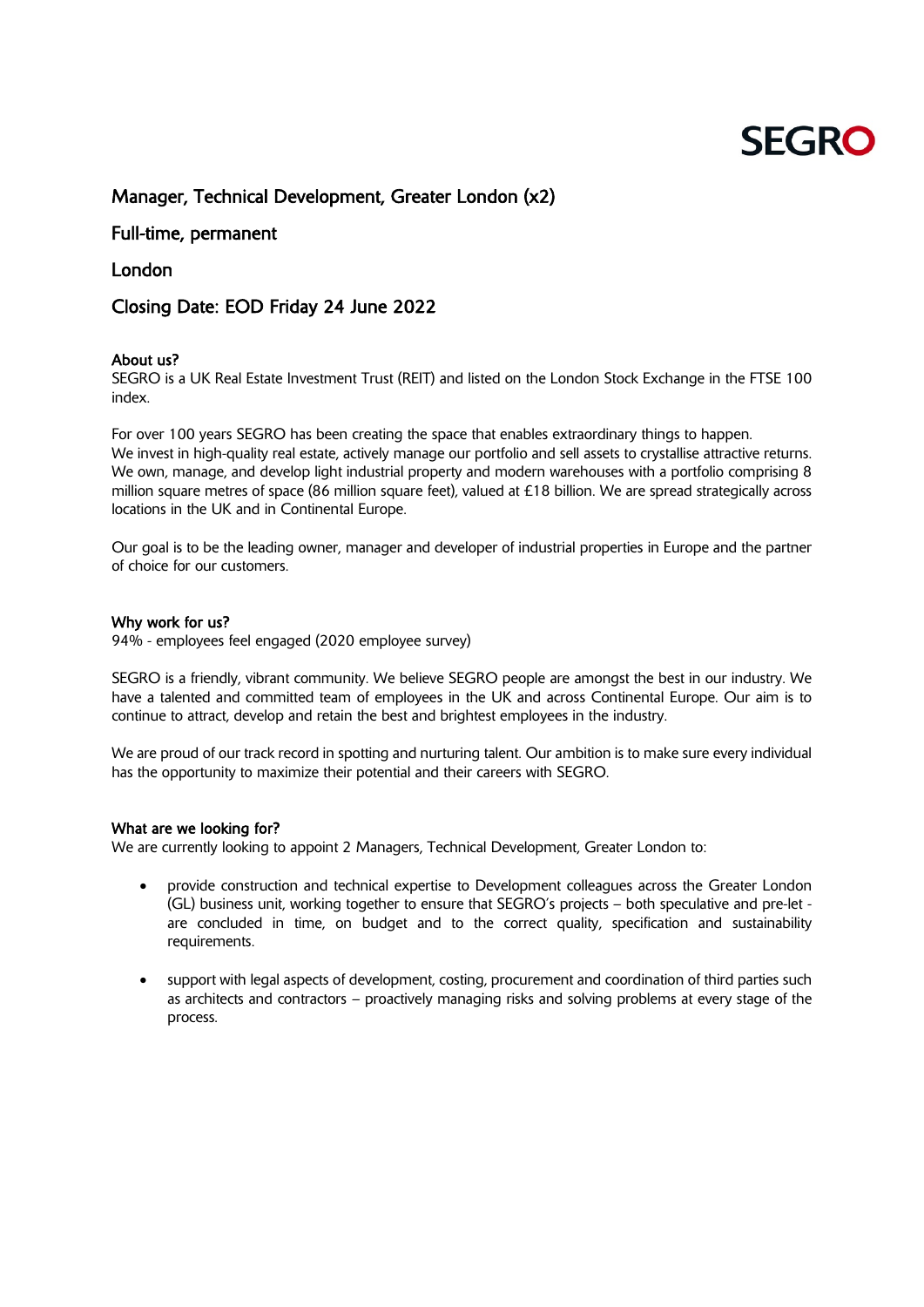The role's principal accountabilities will be in:

#### Project Coordination

- Project managing the delivery of new, high quality property on time, within specification and in budget for both pre-let and speculative developments as well as infrastructure projects.
- Protecting the business from adverse risk (cost uncertainties / project delays / unforeseen problems).
- Set up and management of change order procedure.
- Conclusion of all issues in Agreement to Lease in a timely manner.

#### Selection & Management of Third Parties

- Preparing scope documents for the tender process.
- Supporting Development Management (DM) colleagues with the selection of the right team for the project.
- Identifying new and / or appropriate construction techniques to give a competitive edge to projects.
- Managing and motivating a team of consultants and contractors through the project.
- Collecting and communicating post-project feedback.

#### Customer Liaison

- Diplomatically influencing customers on requests to change specifications.
- Building long-term relationships with customers.
- Acting as first point-of-contact for technical queries.

#### Team Working

- Assisting DM colleagues with the preparation of project briefs.
- Identifying and prioritising overall project objectives for DM colleagues.
- Assisting Associate Directors / Directors with viability cost projections for projects
- Assisting DM colleagues with preparation of project appraisals and board papers.
- Preparing comprehensive outline project programmes for inclusion in appraisals and board papers.

#### You will have…

- Extensive knowledge and experience of:
- project management, project design, specification and building construction techniques
- design & build contracts and procurement methods
- management and motivation of third parties
- Construction Design Management (CDM) regulations and H&S responsibilities for employers, designers and contractors
- Relevant degree or construction-related professional qualification
- Excellent written, verbal and interpersonal communication skills
- Ability to think creatively, overcome obstacles and solve problems
- Effective negotiation skills
- Patience and resilience under pressure
- Proficiency with MS Excel

#### It would also be nice for you to have…

- RICS / Institute of Project Management qualification
- Experience with cost reporting process
- Familiarity with development appraisal process